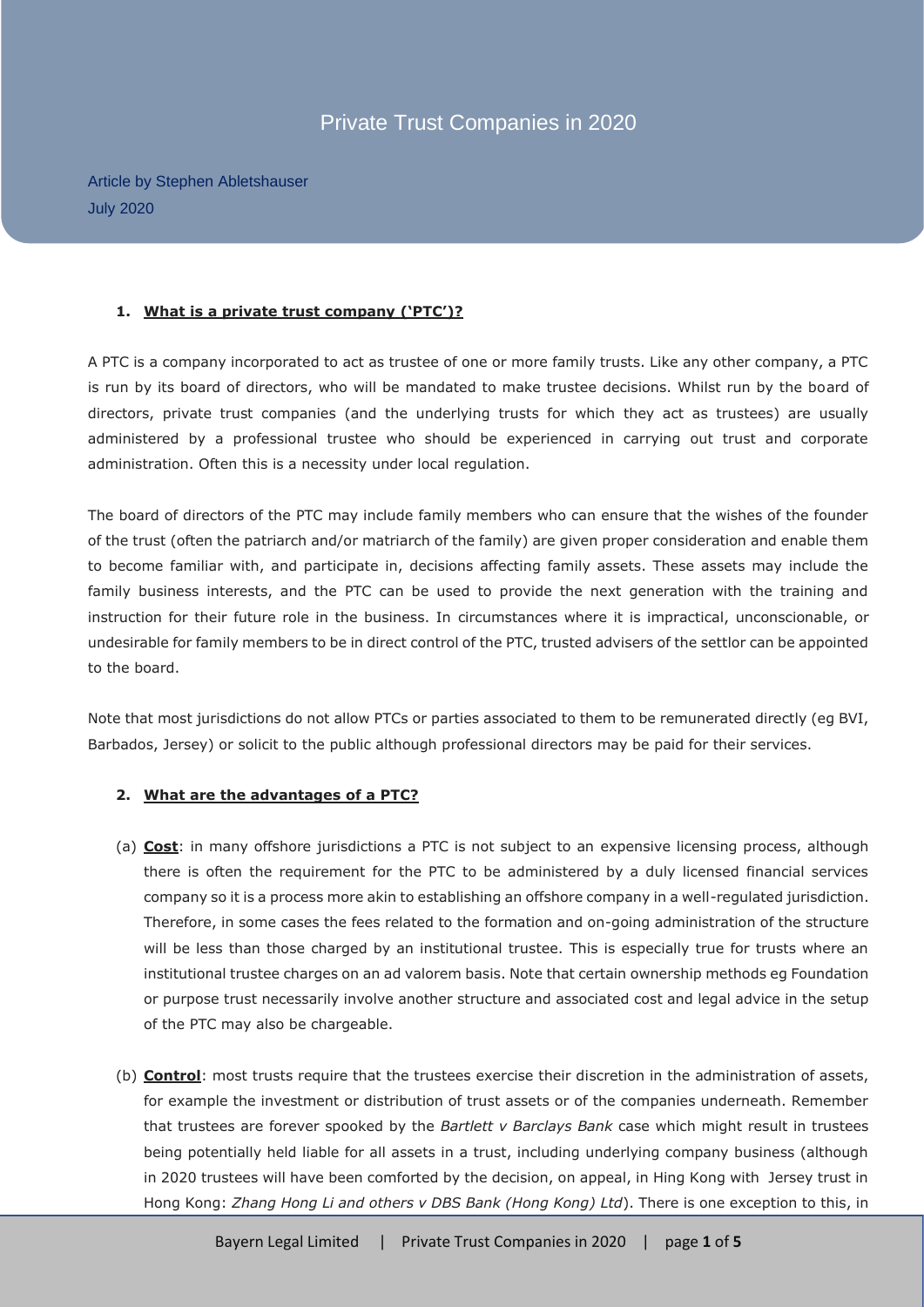BVI's VISTA Trust law where trustees are exonerated at statute. The structure of a PTC enables family members or trusted advisers to be involved in the decision-making process by becoming directors or consultants to the PTC.

- (c) **Efficiency**: the absence of licensing makes it easier, quicker, and less expensive to change directors, officers, or other structural elements. Many clients have complained about the costs and time involved in changing trustees which itself is often exacerbated or caused by slow, inexperienced and sometimes avaricious trust companies. With a PTC typically all that is required is a change of directors or the termination of a trust administration agreement.
- (d) **Consolidation**: many institutional trustees are unwilling to hold certain types of high-risk assets or high risk business in parts of the world they can not even contemplate functioning. Trustees are often also required to observe investment limitations and constraints. The PTC does not have similar constraints and all the assets can be administered by a single trustee.
- (e) **Familiarity**: many settlors from civil law jurisdictions (think Russia, China, continental Europe, and Latin America) are unfamiliar with trust concepts. The combination of a trust and PTC is similar in effect to a corporate or foundation structure.
- (f) **Comfort**: many clients are hesitant to transfer legal ownership of significant assets to an institutional trust company in an offshore jurisdiction let alone someone they hardly know! The client might be more at ease having assets owned and administered by a PTC that they have created, and perhaps control depending upon the taxation/economic substance issues and other factors affecting the settlor and beneficiaries.
- (g) **Confidentiality**: many families are concerned about the disclosure of information regarding the family, their assets and their activities. Using a PTC makes it easier to control access to and disclosure of, confidential information. This is especially true where the company's board consists of the family and their trusted advisers.
- (h) **Integration**: the PTC should work well with a Family Office, an operating company or perhaps a private philanthropic trust. It is possible to share a common name, board of directors and administrative facilities.

## **3. Who should act as directors of the PTC?**

The choice of directors is key. Although local law may generally permit all directors to be non-resident one must ensure that the effective management and control of the PTC, and therefore the residence (and these days, the 'economic substance') of the underlying trust(s) is outside any highly taxed country. It is obviously desirable for the family beneficiaries to be represented on the board, and this provides an opportunity to create a "round table" forum in which family members can participate, perhaps together with trusted advisers. In this way, the client can be reasonably assured that there is a sufficient understanding of the family's background and dynamics and that their wishes regarding the administration of the underlying trusts will be respected. It is also possible to create various committees that will advise the Board, for example investment or audit committees. Always seek professional advice in this regard!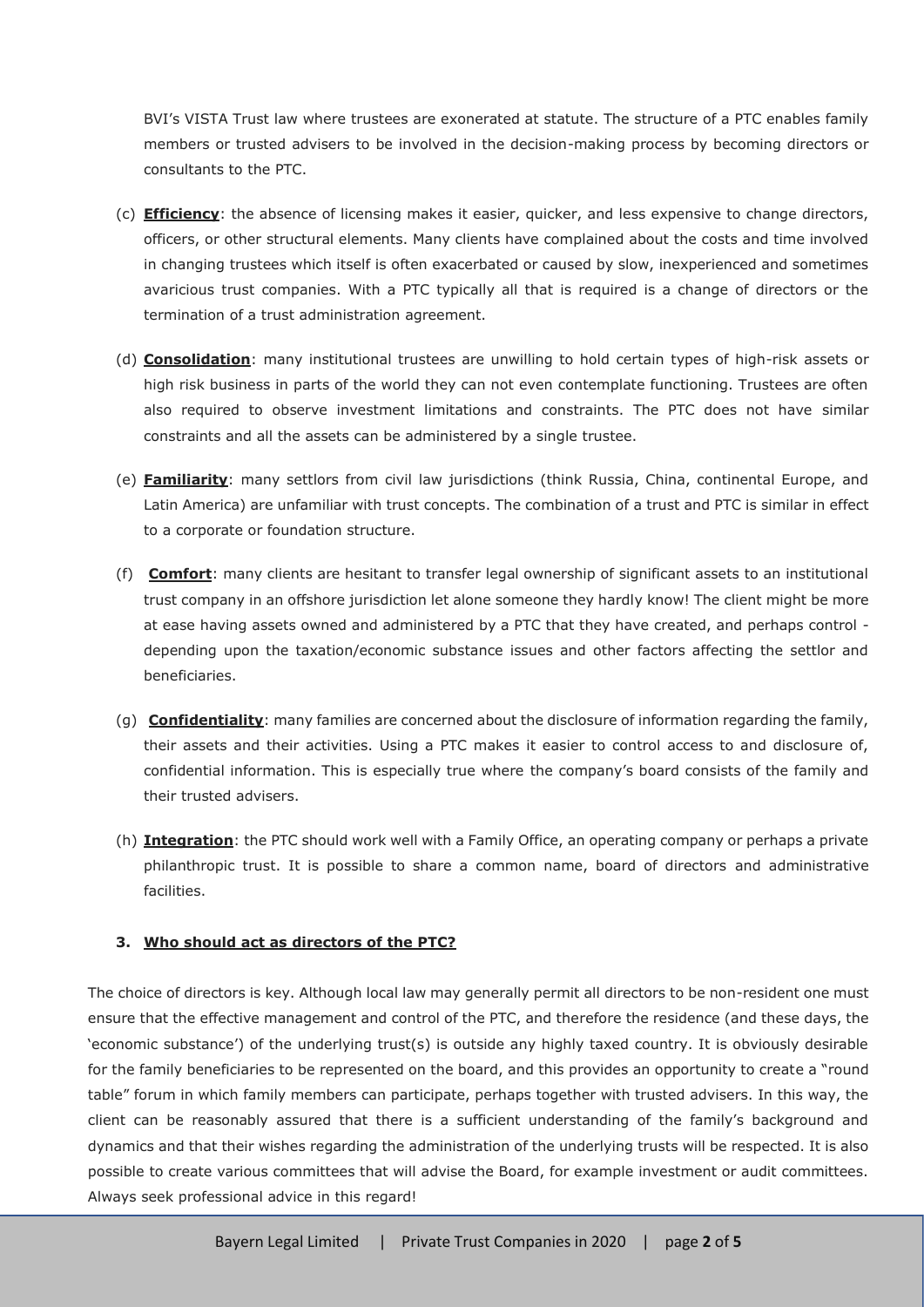## **4. Who should own the PTC?**

The ownership structure of a PTC is a crucial element for the effective functioning of the overall structure. In general terms the possible holding structure for a PTC includes the following, however, individuals' ownership of the shares of the PTC is strongly discouraged:

- direct settlor/family ownership;
- a second family trust owning the PTC shares alone;

• an 'orphan' trust – a purpose trust or a charitable trust, again established solely for PTC share ownership; or

- ownership by a self-owning/stand-alone entity such as a foundation.
	- (1) Direct ownership of the PTC shares is common in many domestic arrangements, and there are many examples of family owned PTCs in the USA, Australia and New Zealand. However, direct ownership of a PTC by the settlor may expose the overall structure to significant risks. If the trust is intended to achieve some estate planning objectives, which may involve a division of the settlor's estate in a way different from what some of the settlor's heirs expect, or applicable inheritance law may require (eg civil law countries), the entire arrangement is bound to backfire if the PTC shares are included in the settlor's estate. The settlor's heirs, possibly those whom he would have excluded from certain assets, will then take control of the PTC and thus of the trust, possibly achieving the outcome which the settlor had struggled to avoid.
	- (2) An alternative approach may be the formation of a PTC by the settlor's professional advisers, who may also have a role as directors. Some succession issues may arise in relation to such advisers, but they may be mitigated with an Amendment Committee or some other governance arrangement. As a variation of the same approach, the professional trustee - who would have otherwise been appointed as a trustee of the family trust if various considerations had not indicated that a PTC is a preferred option – could incorporate a subsidiary and use it as a PTC for a particular arrangement.
	- (3) To shelter the PTC from any issues concerning its shareholders (death, insolvency, change of ownership in case of a corporate shareholder, etc) it would be preferable for the PTC to be 'ownerless'. This may be practically achieved in two ways. Often, the PTC is owned by a purpose trust. In this case the professional trustee acting as a service provider for the PTC may also act as trustee of the purpose trust holding its shares, although in some circumstances it may be preferable to separate the two roles.

In this situation, the trust purpose would be limited to holding the shares of the PTC. An enforcer is required for the validity of a non-charitable purpose trust under the laws of many jurisdictions. The appointment of an enforcer may be an additional element in the governance of the structure, although the enforcer's role is restricted to enforcing the purpose of holding shares in the PTC. In some family set ups involving some degree of complexity, another company may be created to act as enforcer. Membership of the board of the corporate enforcer may in turn be based on family governance principles.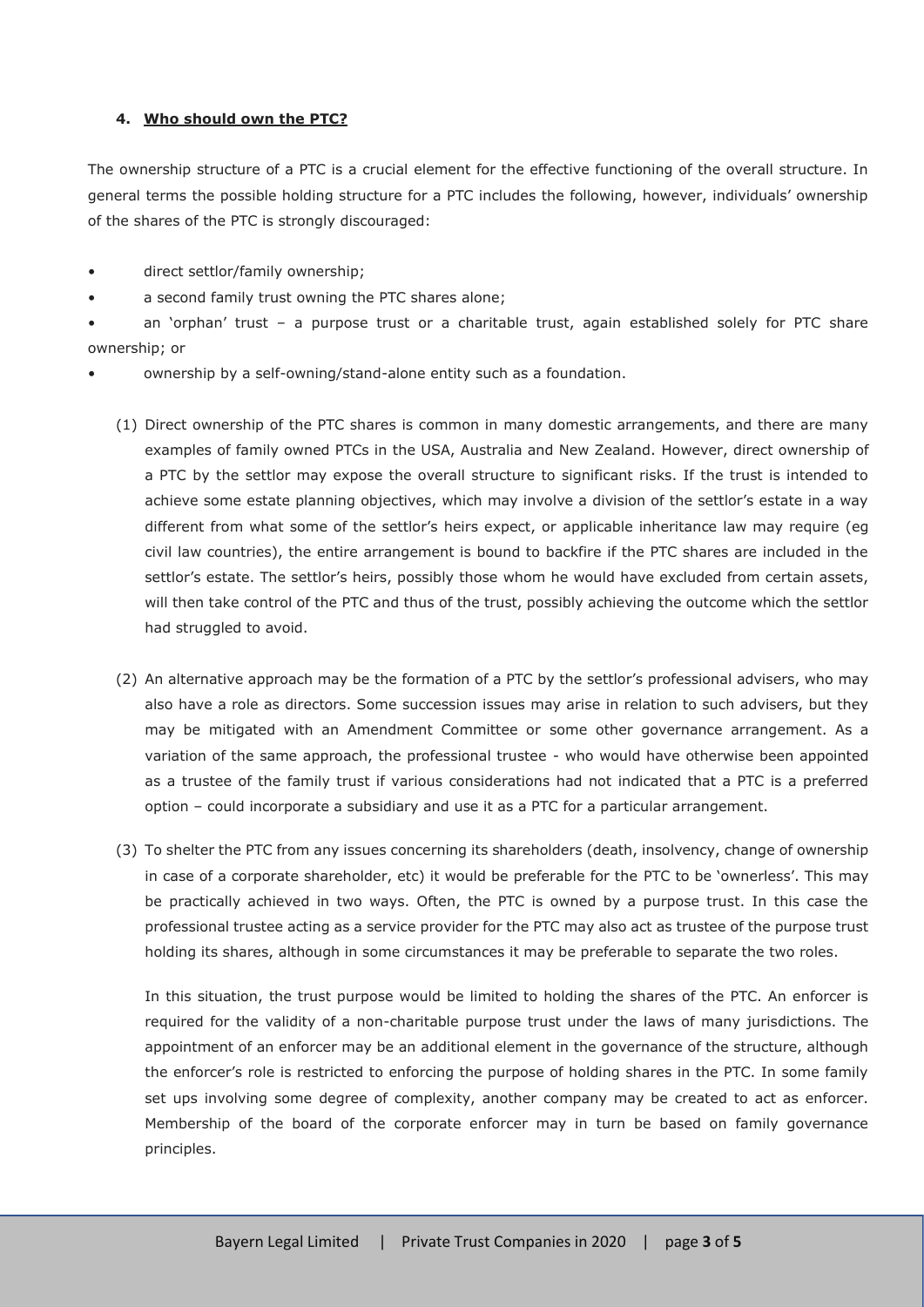(4) A better alternative may be to use a foundation (in one of several offshore jurisdictions that now have suitable legislation governing foundations( eg Barbados, Isle of Man, Wyoming as well as the traditional Liechtenstein) as the holding entity for the shares in the PTC.

## **5. Potential issues**

#### **(a) Risk of ineffective administration**

Before appointing a settlor and/or family members to the board, advisers should ensure that they have fully understood that acting on a board of a PTC is a time consuming and demanding position with possible personal liabilities (see below). While the trustee directors' only duties are to the PTC, the PTC itself has onerous legal duties and must comply strictly with the express terms of the trust instrument and the governing law. The optimal way to proceed is for the family to invite one or more professional individuals in the trust jurisdiction to join the board of directors. Even though it may be perfectly permissible for a settlor and family members to be both beneficiaries and directors of the PTC and for the settlor to retain certain powers, tax and asset protection considerations may make it prudent for the settlor and family members to be a minority on the board.

### **(b) The risk of "sham"**

The sham doctrine is a significant threat to trusts administered by PTCs. The retention of substantial control by the settlor and the absence of a real and effective transfer of dominion and control over the trust assets can render the trust particularly susceptible to a sham attack. Note courts are frequently running a second argument that trusts are 'illusory' rather than 'shams and the Pugachev case (see here for more details: <https://bayernlegal.com/considering-sham-trusts-trust-basics-and-trust-alternatives/> ) shows that one need not have any direct financial interest in trust assets any more to be deemed to be in control.

#### (c) **Personal liability**

Where a trust is administered solely by a settlor and/or family-controlled PTC, without professional director assistance, the likelihood of liability arising from a breach of trust is greatly increased, and the risk of personal liability being assessed against the directors of the PTC is a real possibility. If things go wrong and investments are lost, a PTC is unlikely to have sufficient assets or liability insurance to cover a claim. In contrast, however, the directors might be wealthy and thus the only available deep pocket source from which to seek recompense. A beneficiary under these circumstances would have little choice other than to consider a personal claim against the directors of the company for breach of trust.

The issue of whether a director can be held personally liable for a breach of trust committed by his trust company has been addressed by courts. The issue is a difficult one because it essentially raises the question of whether a director, who has fiduciary obligations under trust law, should be permitted to hide behind a cloak of company limited liability law. The position taken by most courts is that a director of a trust company owes a fiduciary duty only to the company and not to the beneficiaries of the trust that the company administers. However, several courts have implied that a fiduciary duty might be owed directly by the directors in certain circumstances (see the case of HR and others JAPT v. and Others [1997] C.L.Y.692) (this is colloquially known as a 'dog leg' claim.